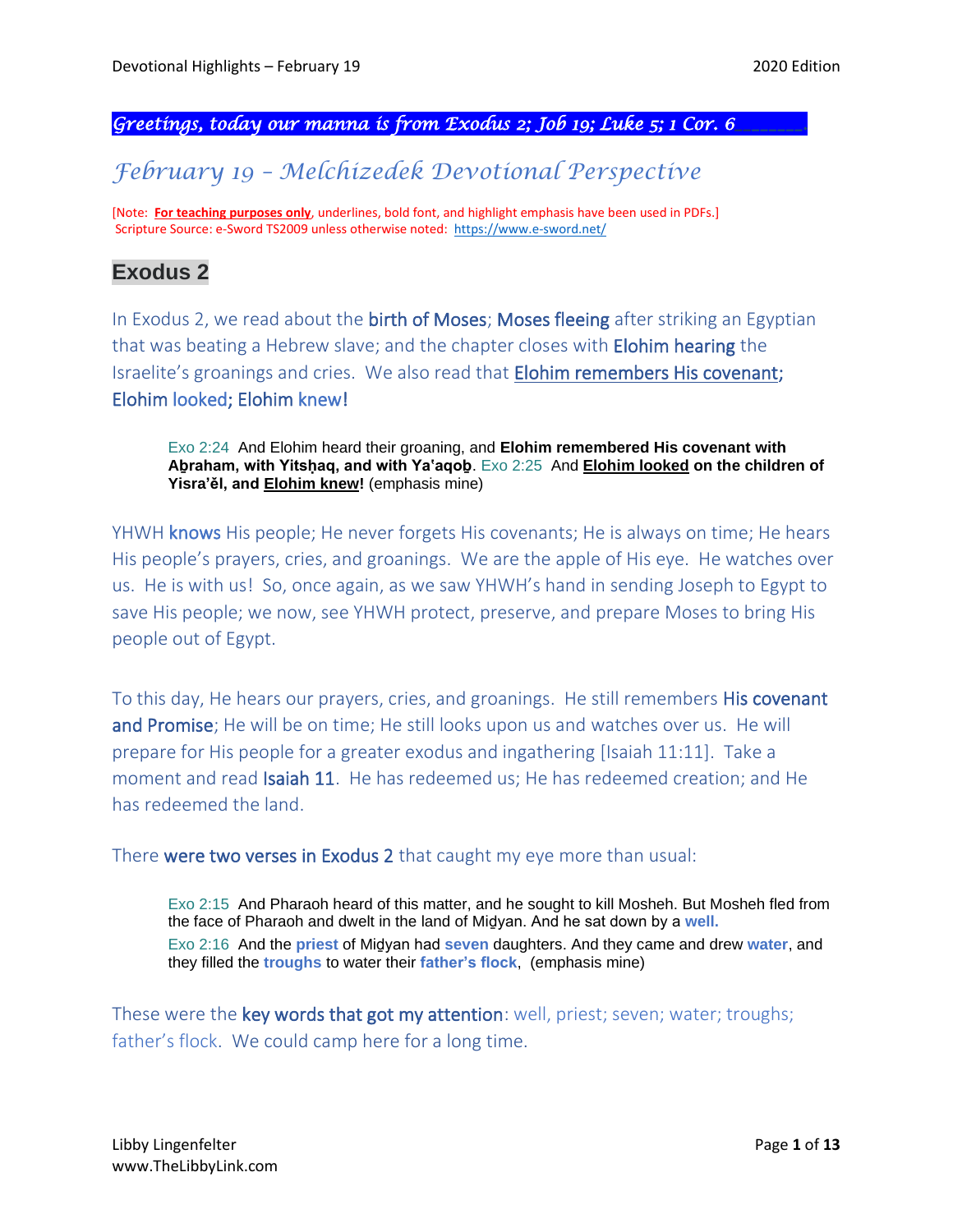First, I want to share more about wells! After all, we have come across many wells in our studies and they have all been very significant. The most memorable meeting at a well was Yahusha's encounter with the Samaritan woman. There he states the water He gives is a fountain of living water from within. [Paraphrased John 4:14]

Wells were gathering places. Many betrothals took place at wells. Oaths were made at wells. And of course, wells were necessary for everyday life and care of livestock. One can't help but wonder what they looked like because we know there were also troughs to water the animals. Were they somehow connected to the well to make watering the flocks easier? How long were the troughs? How many troughs were there? We know in bible history there were cisterns and aqueducts. I found a few links that I enjoyed reading and felt you would enjoy also.

#### **Links on wells**:

<https://www.bibleodyssey.org/en/places/related-articles/women-and-wells-in-the-hebrew-bible> [https://www.bible-history.com/links.php?cat=39&sub=721&cat\\_name=Manners+%26+Customs&subcat\\_name=Water+Supply](https://www.bible-history.com/links.php?cat=39&sub=721&cat_name=Manners+%26+Customs&subcat_name=Water+Supply)

Wells are a major part of His Word. He is our **High Priest; 'In seven'** He created the heavens and the earth and rested on the seventh day, the Sabbath; He is the Good Shepherd that watches over His flock and provides the fountains of living water from within. Let all creation praise Him!

We read that Moses encounters Jethro's seven daughters at the well. Moses dwells with Jethro and Jethro gives his daughter Zipporah as his wife. Some say Jethro (Yitro) was a pagan priest, but based on future occurrences, we do know he believed and made sacrifices to YHWH.

#### **Some background on Midian**: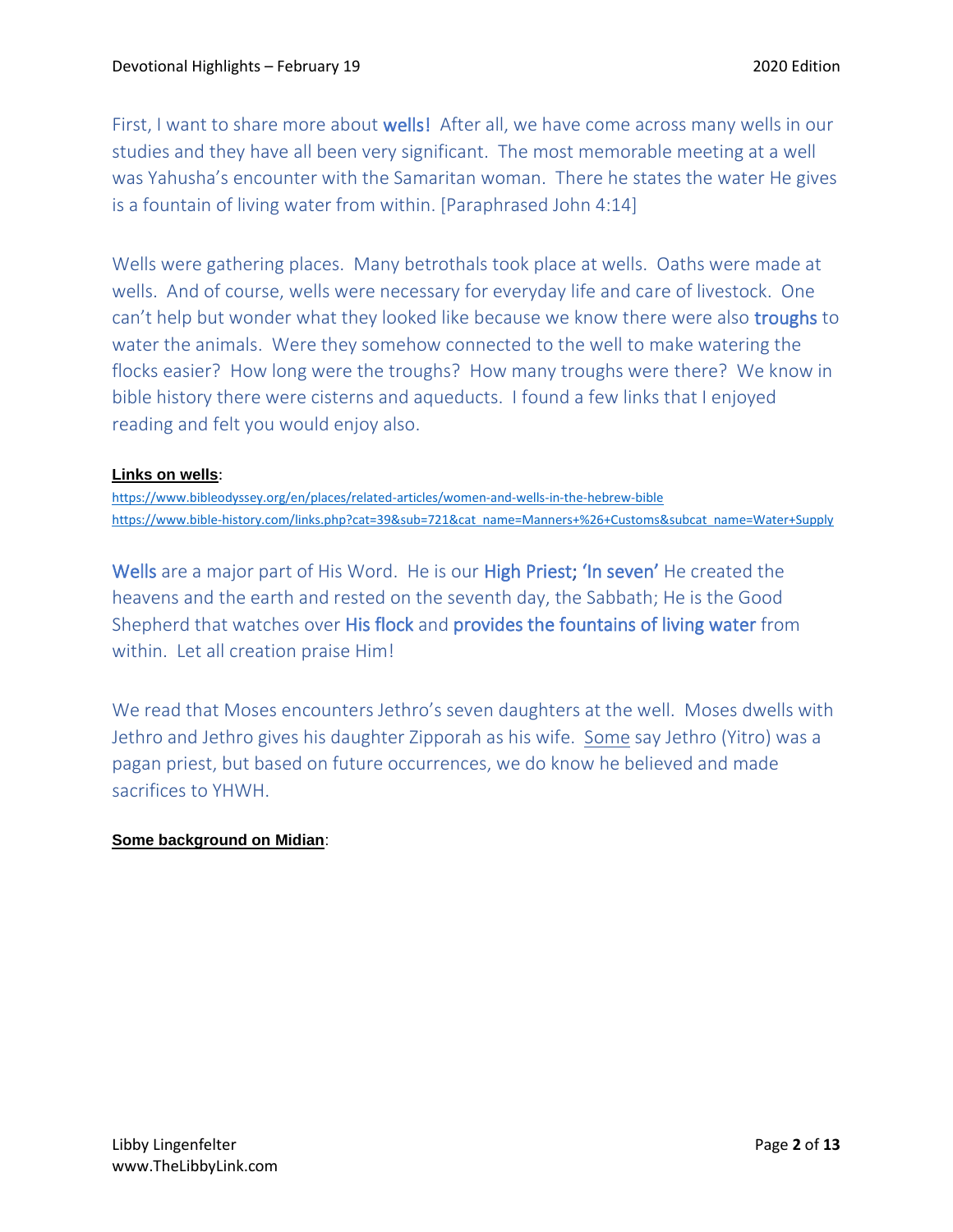Recall that Midian (מדין) was a son of Abraham and Keturah (Gen. 25:1-6), and therefore the Midianites were cousins of the children of Jacob (i.e., the Israelites). Apparently the Midianites first settled east of the Jordan River (Gen. 25:6) though later they lived as nomadic shepherds in the Sinai Peninsula. It was a group of Midianite traders, you will remember, who "lifted Joseph from the pit" (Gen. 37:28) and sold him to the Ishmaelites (who in turn sold Joseph to Potiphar in Egypt).

Centuries later, Moses had fled to the "land of Midian" to escape Pharaoh's wrath (perhaps using the very same route he would later lead Israel during the Exodus). There he rescued the daughters of a man named Reuel (רען, lit. a "friend [רען of God"), who was also named Yitro (יתרו), the "priest of Midian" (Exod. 2:15-19; 3:1). Moses married Yitro's daughter Zipporah, had two sons, and spent forty years in Midian working for his father-in-law as a shepherd. It was in Midian that God appeared to Moses in the burning bush, and it was in Midian that God later revealed the Torah to Israel at Mount Sinai.

Excerpt source: [https://www.hebrew4christians.com/Scripture/Parashah/Summaries/Yitro/Moses\\_at\\_Midian/moses\\_at\\_midian.html](https://www.hebrew4christians.com/Scripture/Parashah/Summaries/Yitro/Moses_at_Midian/moses_at_midian.html)

**Some background on the number 7:** What does the Bible say about the number 7? Scripture represents Seven as the number of completeness and achievement. It obtains much of its meaning from relation to God's creation of all things. The word 'created' is used 7 times teaching God's creative work. There are 7 days in a week and God's Sabbath is on the 7th day.

The Bible was originally divided into 7 major divisions. The Divisions were 1) the Law; 2) the Prophets; 3) the Writings or Psalms; 4) the Gospels and Acts; 5) the General Epistles; 6) the Epistles of Paul, and 7) the book of Revelation. Initially, the total number of books in the **Bible was forty-nine**, which is 7 x 7, further illustrating the integration of seven into the Word of God.

Seven plays a vital role in the stories and meaning of the Bible. Discover the specific Bible verses that reference the number 7 in the collection below! **Excerpt source:** <https://www.biblestudytools.com/topical-verses/the-number-7-in-the-bible/>

## **The Birth of Moses**

**Exo 2:1** And a man of the house of Lěwi went and married a daughter of Lěwi.

Exo 2:2 And the woman conceived and bore a son. And she saw that he was a lovely child, and she hid him three months.

Exo 2:3 And when she could hide him no longer, she took an ark of wicker for him, and coated it with tar and pitch, and put the child in it, and laid it in the reeds by the edge of the river.

Exo 2:4 And his sister stood at a distance, to know what would be done to him.

Exo 2:5 And the daughter of Pharaoh came down to wash herself at the river, and her young women were walking by the riverside. And when she saw the ark among the reeds, she sent her female servant to get it,

Exo 2:6 and opened it and saw the child, and see, the baby wept. So she had compassion on him, and said, "This is one of the children of the Hebrews."

Exo 2:7 And his sister said to Pharaoh's daughter, "Shall I go and call a nurse for you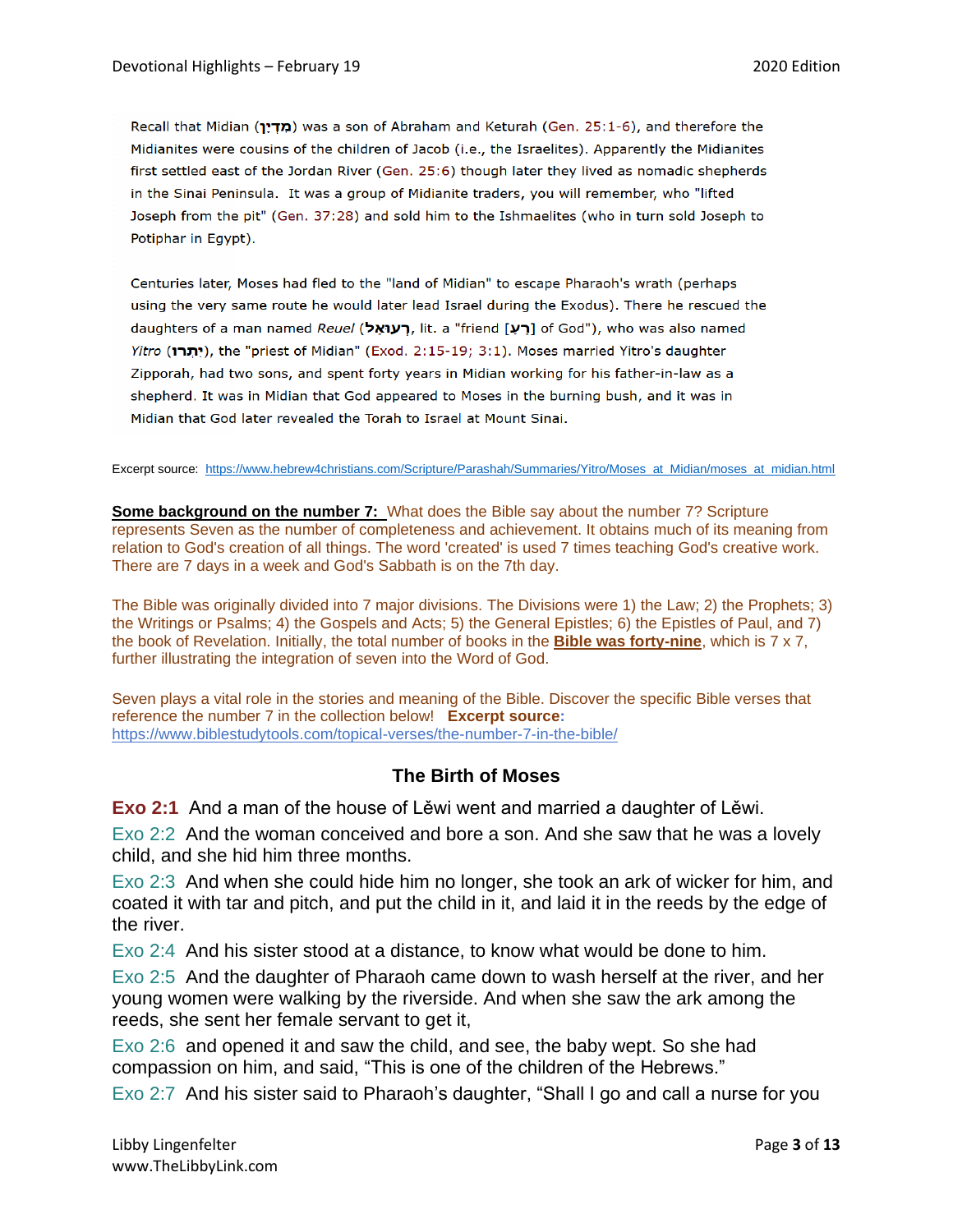from the Hebrew women to nurse the child for you?"

Exo 2:8 And Pharaoh's daughter said to her, "Go." And the young woman<sup>a</sup> went and called the child's mother. Footnote: aSee Explanatory Notes: Maiden.

Exo 2:9 And Pharaoh's daughter said to her, "Take this child away and nurse him for me, then I shall pay your wages." So the woman took the child and nursed him.

Exo 2:10 And the child grew, and she brought him to Pharaoh's daughter, and he became her son. And she called his name Mosheh, saying, "Because I have drawn him out of the water."

## **Moses Flees to Midian**

Exo 2:11 And in those days it came to be, when Mosheh was grown, that he went out to his brothers and looked at their burdens. And he saw a Mitsrian striking a Hebrew, one of his brothers.

Exo 2:12 So he turned this way and that way, and when he saw no one, he struck the Mitsrian and hid him in the sand.

Exo 2:13 And he went out the second day and saw two Hebrew men fighting, and he said to the one who did the wrong, "Why do you strike your neighbour?"

Exo 2:14 And he said, "Who made you a head and a judge over us? Do you intend to kill me as you killed the Mitsrian?" And Mosheh feared and said, "Truly, the matter is known!"

Exo 2:15 And Pharaoh heard of this matter, and he sought to kill Mosheh. But Mosheh fled from the face of Pharaoh and dwelt in the land of Midyan. And he sat down by a well.

Exo 2:16 And the priest of Miḏyan had seven daughters. And they came and drew water, and they filled the troughs to water their father's flock,

Exo 2:17 but the shepherds came and drove them away. Then Mosheh stood up and came to their rescue, and watered their flock.

Exo 2:18 And they came to  $Re'u'$ e<sup>lb</sup> their father, and he said, "How is it that you have come so soon today?" Footnote: <sup>b</sup>His title was Yithro (Excellency).

Exo 2:19 And they said, "A Mitsrian rescued us from the hand of the shepherds, and he also drew enough water for us and watered the flock."

Exo 2:20 And he said to his daughters, "And where is he? Why did you leave the man? Call him and let him eat bread."

Exo 2:21 And Mosheh agreed to dwell with the man, and he gave Tsipporah his daughter to Mosheh.

Exo 2:22 And she bore him a son, and he called his name Gěreshom, for he said, "I have become a sojourner in a foreign land."

# **God Hears Israel's Groaning**

Exo 2:23 And it came to be after these many days that the sovereign of Mitsrayim died. And the children of Yisra'ěl groaned because of the slavery, and they cried out. And their cry came up to Elohim because of the slavery.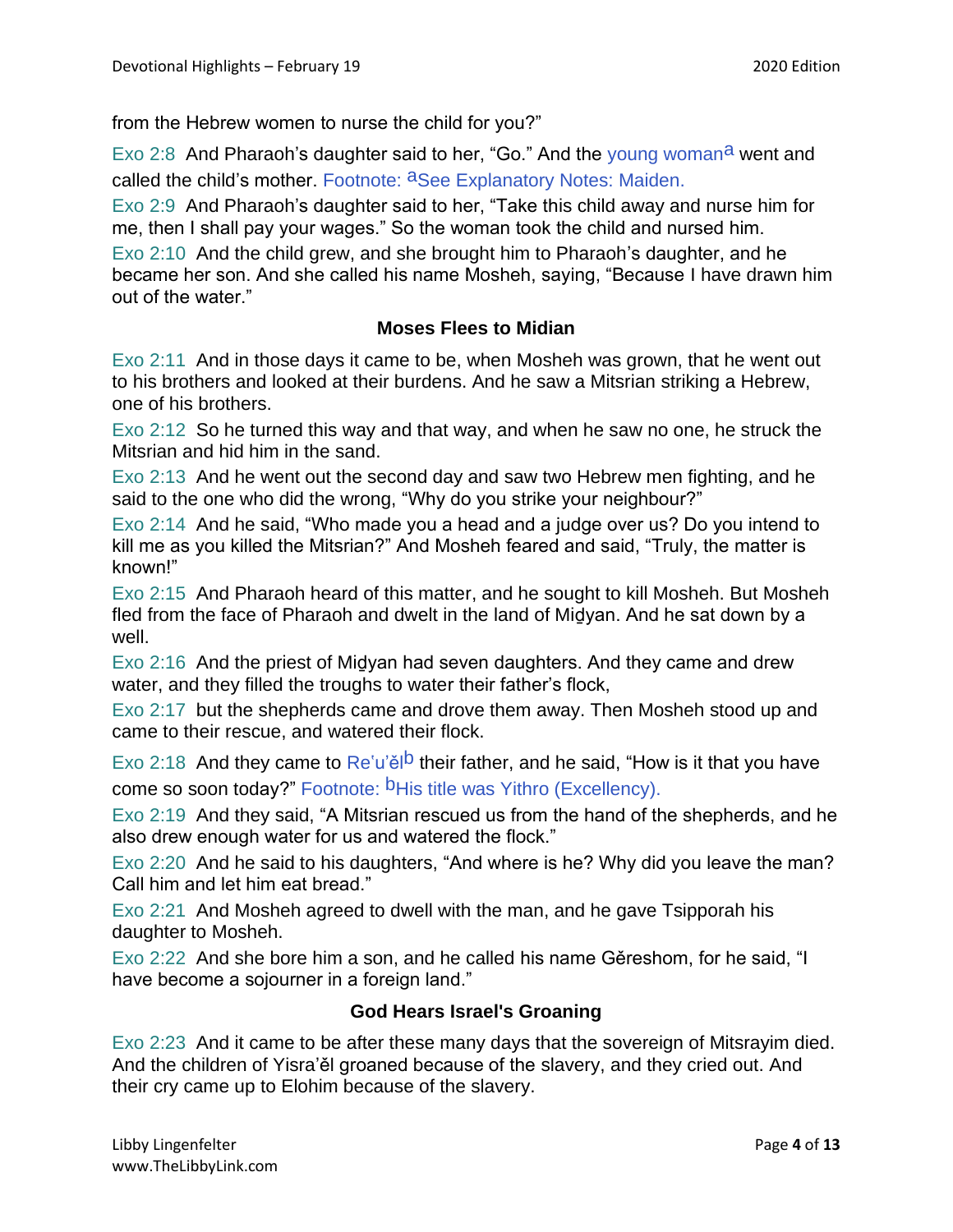Exo 2:24 And Elohim heard their groaning, and Elohim remembered His covenant with Abraham, with Yitshaq, and with Ya'aqob.

Exo 2:25 And Elohim looked on the children of Yisra'ěl, and Elohim knew!

# **Job 19**

For I know my Redeemer lives! We just read in the closing verse of Exodus 2 that Elohim knew! Yahusha states in John 10 that His sheep, His flock, hear His voice and He knows them!

**John 10:**27 "My sheep hear My voice, and I **know** them, and they follow Me.

We read more about our Redeemer in Isaiah 59:

Isa 59:19 And they shall fear the Name of יהוה from the west, and His esteem from the rising of the sun, when distress comes like a flood, the Spirit of יהוה drives atb it. Footnote: bLit. "in" it.

Isa 59:20 "And the Redeemer shall come to Tsiyon,<sup>C</sup> and to those turning from transgression in Ya'aqoḇ," declares יהוה. Footnote: cSee footnote at Isa\_24:23.

Isa 59:21 "As for Me, this is My covenant with them," said יהוה:" My Spirit that is upon you, and My Words that I have put in your mouth, shall not be withdrawn from your mouth, nor from the mouth of your descendants, nor from the mouth of your descendants' descendants," said יהוה, "from this time and forever."

## **Job Replies: My Redeemer Lives**

**Job 19:1** And Iyoḇ answered and said,

Job 19:2 "How long would you grieve my life, and crush me with words?

Job 19:3 These ten times you have insulted me, shamelessly you attack me.

Job 19:4 Even if I have truly gone astray, my straying remains with me.

Job 19:5 If indeed you would exalt yourselves above me, and plead against me my reproach,

Job 19:6 know then that Eloah has overthrown me, and has surrounded me with His net.

Job 19:7 See, I cry, 'Violence!' but I am not heard. I cry aloud, but there is no rightruling.

Job 19:8 He has fenced up my way, and I pass not over. And He has placed darkness in my paths.

Job 19:9 He has stripped me of my esteem, and taken the crown from my head.

Job 19:10 He breaks me down on every side, and I am gone; and uproots my expectancy like a tree.

Job 19:11 And He kindled His wrath against me, and He counts me as one of His enemies.

Job 19:12 His companies come together, and they cast up their way against me, and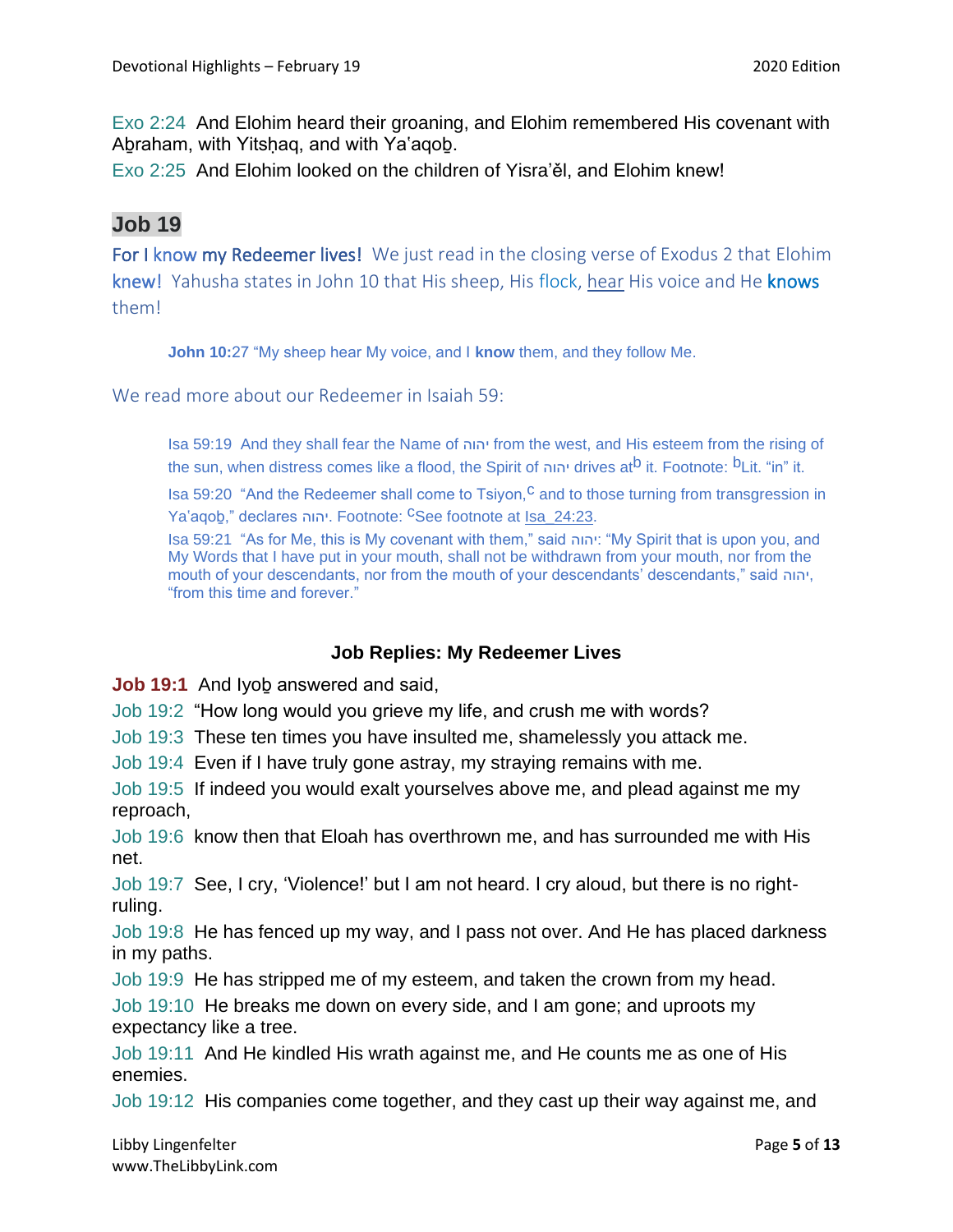encamp all around my tent.

Job 19:13 He has removed my brothers far away from me, and my friends are completely estranged from me.

Job 19:14 My near ones have fallen away, and my close friends have forgotten me.

Job 19:15 The guests in my house, and my female servants, reckon me for a stranger – I am a foreigner in their eyes.

Job 19:16 I have called my servant, but he gives no answer – I have to beg him with my mouth.

Job 19:17 My spirit is strange to my wife, and my loving-commitment to the children of my own body.

Job 19:18 Even young children have scorned me. I rise, and they speak against me.

Job 19:19 All my intimate friends loathe me, and those whom I love have turned against me.

Job 19:20 My bone clings to my skin and to my flesh, and I have escaped by the skin of my teeth.

Job 19:21 Show favour to me, show favour to me, O you my friends, for the hand of Eloah has struck me!

Job 19:22 Why do you persecute me like Ěl *does*, and are not satisfied with my flesh?

Job has had enough of his 'friends' endless discouraging words and tells them so. He goes over a list of relationships that reveal to be 'fair weather' friends. It seems like all, for the most part, have forsaken him. Yet, in his heart of hearts, Job knows His Redeemer lives! Yahusha, knew that kind of aloneness as His days ended on earth and as He hung on the tree.

Job 19:23 Oh, that my words were written down! Oh, that they were inscribed in a book,

Job 19:24 engraved on a rock with an iron pen and lead, forever!

Job 19:25 For I know that my Redeemer lives, and as the Last shall rise over the dust;

Job 19:26 and after my skin has been struck off, then in my flesh I shall see Eloah,

Job 19:27 whom I myself shall see on my side, and not a stranger. My kidneys have failed within me!

Job 19:28 If you say, 'Why do we persecute him?' Seeing the root of the matter has been found in me,

Job 19:29 fear the sword yourselves, for wrath *brings* the punishment of the sword, so that you know there is a judgment."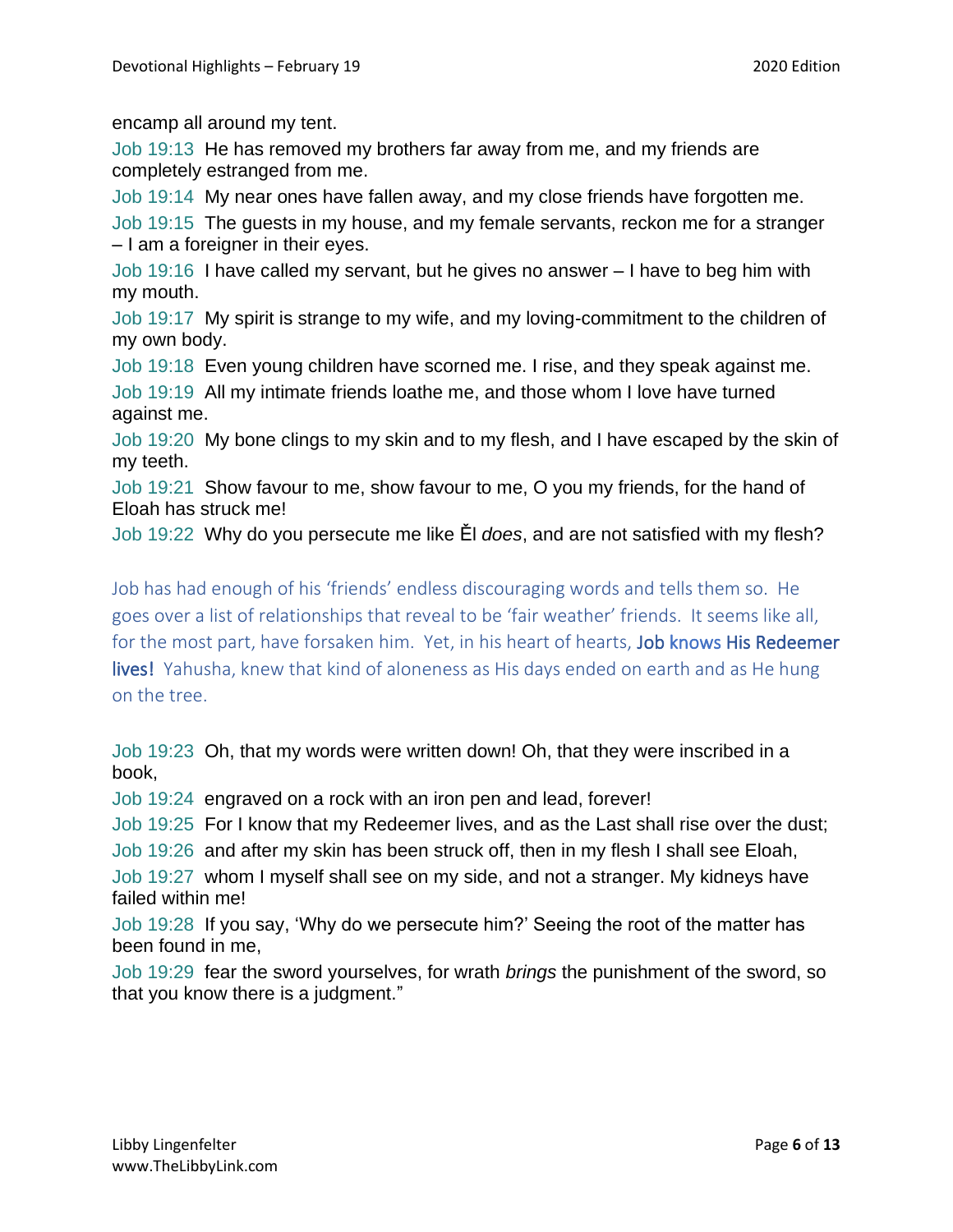# **Luke 5**

In Luke Chapter 5, we see the difference of knowing Him and knowing of Him. How do we know Him? By faith!

By faith they let down their nets; by faith the man was healed of leprosy; by faith sins are forgiven; by faith we follow Him; by faith we become friends of the bridegroom; by faith we are made new, as new wine is placed in fresh wineskins!

## **Yahusha Calls the First Disciples**

**Luk 5:1** And it came to be, while the crowd was pressing upon Him to hear the word of Elohim, that He stood by the Lake of Genněsar,

Luk 5:2 and He saw two boats standing by the lake, but the fishermen had gone from them and were washing their nets.

Luk 5:3 And entering into one of the boats, which belonged to Shim'on, He asked him to pull away a little from the land. And He sat down and was teaching the crowds from the boat.

The following fishing account in Luke 5 will have much more significance one day in the life of Shimon Peter. There will be a similar future account that we will read in John 21.

Luk 5:4 And when He ceased speaking, He said to Shim'on, "Pull out into the deep and let down your nets for a catch."

Luk 5:5 And Shim'on answering, said to Him, "Master, we have toiled all night and caught none, but at Your word I shall let down the net."

Luk 5:6 And when they did so, **they caught a great number of fish, and their net was breaking,**

Luk 5:7 and they motioned to their partners in the other boat to come and help them. And they came and filled both the boats, so that they were sinking.

**Joh 21:3** Shim'on Kěpha said to them, "I am going to fish." They said to him, "We are also coming with you." They went out and immediately entered into the boat. And that night they caught none at all.

Joh 21:4 But when it became early morning, יהושע stood on the beach. However, the taught ones did not know that it was יהושע.

Joh 21:5 Then יהושע said to them, "Children, have you any food?" They answered Him, "No."

Joh 21:6 And He said to them, "Throw the net on the right side of the boat, and you shall find." So they threw, and they were no longer able to draw it in because of the large number of fish.

Joh 21:7 That taught one whom יהושע loved then said to Kěpha, "It is the Master!" Then Shim'on Kěpha, hearing that it was the Master, put on his outer garment – for he was stripped – and plunged into the sea.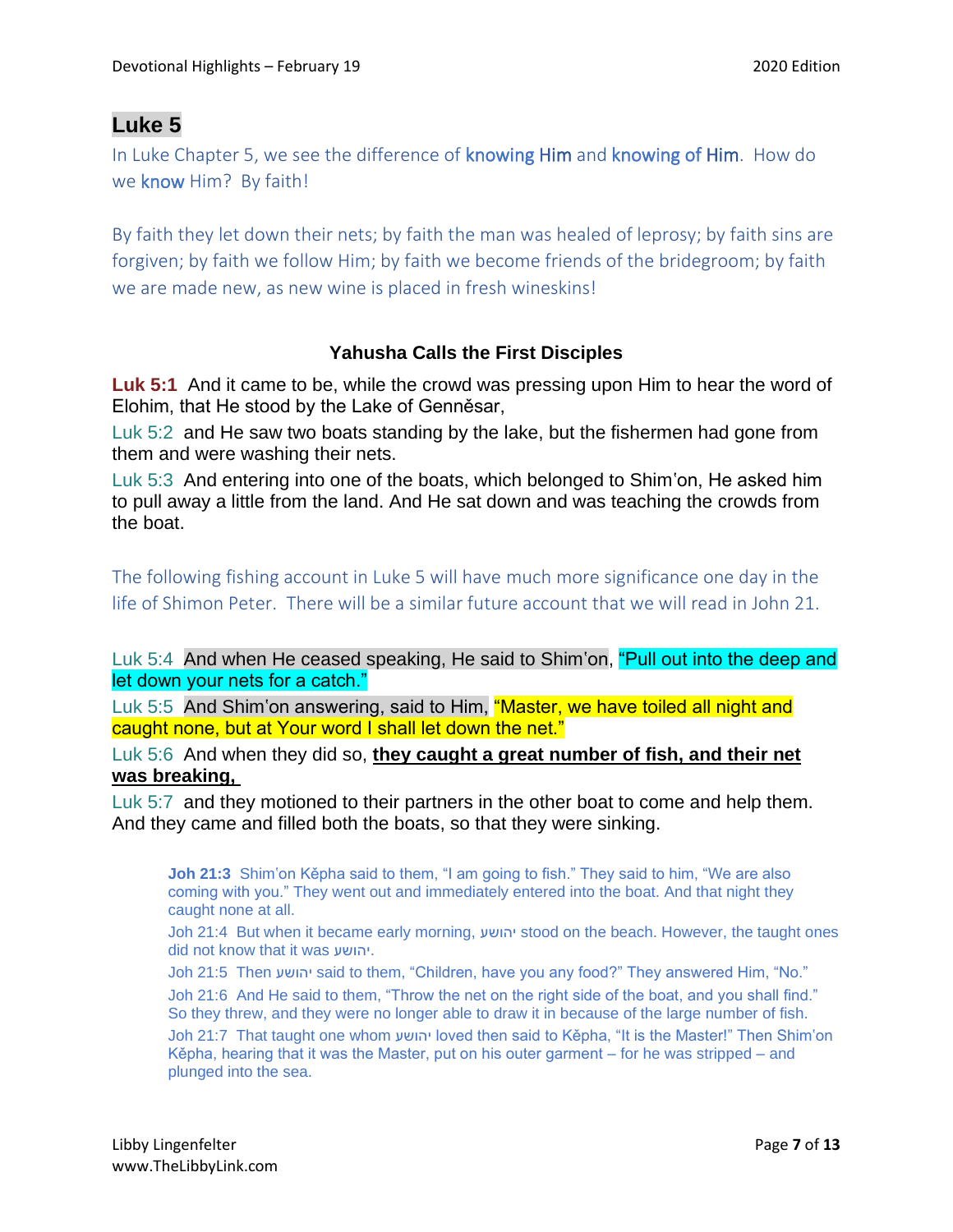In the fishing account in John 21, Shimon Peter was at one of his lowest points in his life. He had denied Yahusha three times; Yahusha had been crucified; the apostles were confused and afraid in the minutes, hours, and days immediately after the crucifixion, etc. Feelings of helplessness and the piercing silence around them, they turn to what they knew – fishing. To add 'insult to injury' they go and catch nothing; until the voice of Yahusha magnifies the moment of [déjà vu.](https://en.wikipedia.org/wiki/D%C3%A9j%C3%A0_vu) Both accounts were divine appointments with the Master.

Luk 5:8 And when Shim'on Kěpha saw it, he fell down at the knees of יהושע, saying, "Depart from me, for I am a man, a sinner, O Master!"

Luk 5:9 For astonishment had seized him and all those with him, at the catch of fish which they took,

Luk 5:10 so too were Ya'aqoḇ and Yoḥanan, the sons of Zaḇdai, who were partners with Shim'on. Then יהושע said to Shim'on, "Do not fear, from now on you shall catch men."

Luk 5:11 **And having brought the boats to land, they left all and followed Him**.

# **Yahusha Cleanses a Leper**

Luk 5:12 And it came to be when He was in a certain city, that see, a man covered with leprosy saw יהושע. And he fell on his face and begged Him, saying, "Master, if You desire, You are able to cleanse me."

This leprous man exhibited strong faith. With all his heart, mind, soul, and strength, while being covered in leprosy for all to see; fell on his face and begged Yahusha with undoubting faith, that Yahusha was able to cleanse him.

Without physically touching Yahusha, this leprous man touched Him through His faith. It is our faith in Yahusha that touches His power! It is our faith that His anointed presence fills the room. It is our faith as small as a mustard seed that moves mountains. It is our faith in Him.

Luk 5:13 And He stretched out His hand and touched him, saying, "I desire it. Be cleansed." And immediately the leprosy left him.

Luk 5:14 And He ordered him to say it to no one, **"But go and show yourself to the priest,** Lev\_13:49, Lev\_14:2 and make an offering for your cleansing, as a witness to them, as Mosheh commanded."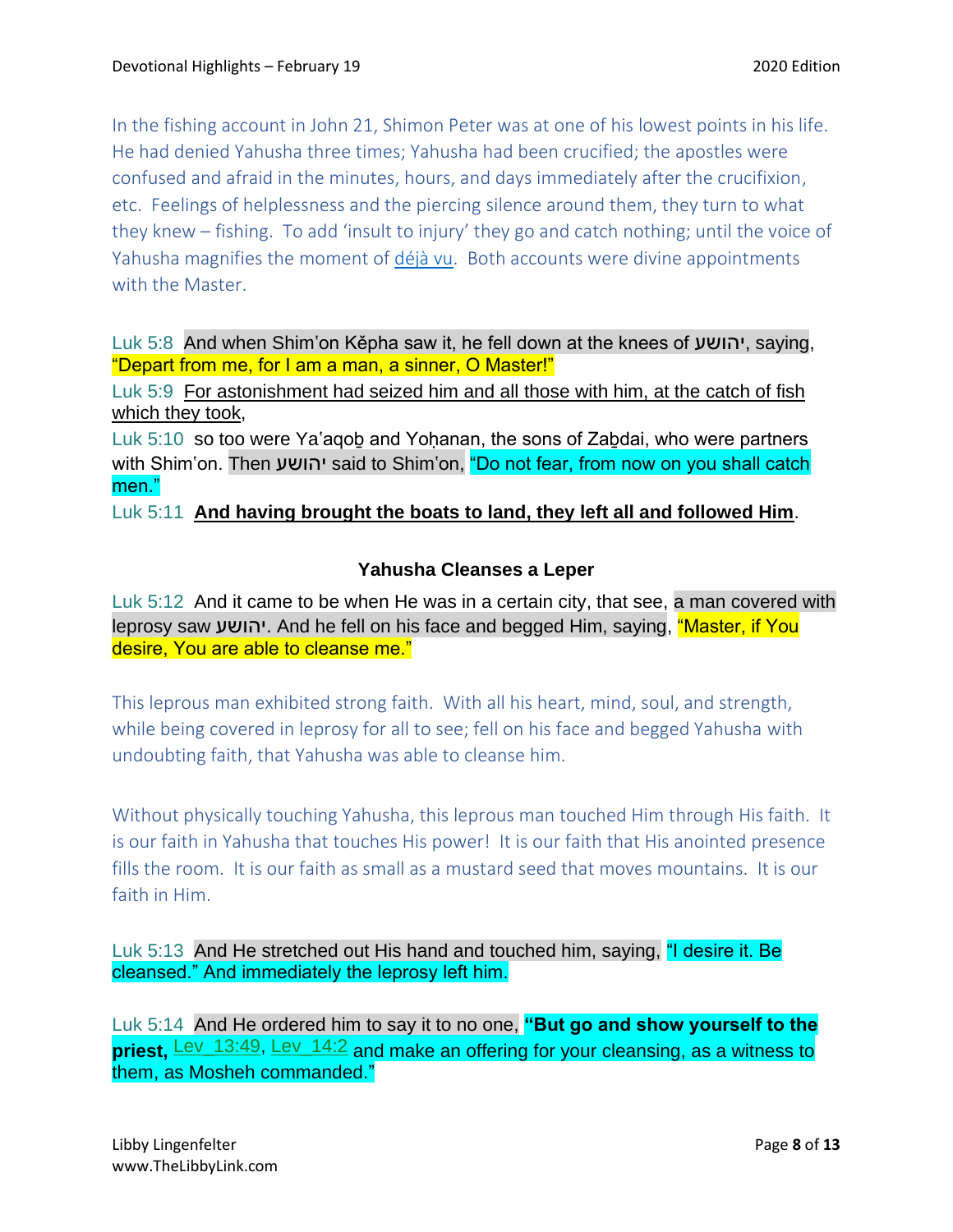Yahusha was born in the days under the Book of the Law. Therefore, being obedient to the Law of Moses, Yahusha directs the man healed of leprosy to go and show himself to the priest and make and offering for his cleansing, which would serve as a witness to them. Yahusha had not ushered in the New Covenant at this point.

Luk 5:15 And the news about Him was spreading even more. And large crowds were coming together to hear, and to be healed by Him of their sicknesses. Luk 5:16 But He was *often* withdrawing Himself to lonely places and praying.

#### **Yahusha Heals a Paralytic**

Luk 5:17 And on a certain day it came to be, as He was teaching, that there were Pharisees and teachers of the Torah sitting by, who had come out of every village of Galil, Yehuḏah, and Yerushalayim. And the power of יהוה was *there* to heal them.

Faith attracts the power of YHWH to be there. Faith brings the anointing of YHWH upon us. Faith demonstrated, pokes the embers of faith in others; and faith burns brighter and brighter. Faith draws from the power of YHWH. The whole atmosphere becomes alive; it is vibrant. His Ruach HaKodesh works mightily in the presence of faith and anointing.

The following account perfectly demonstrates this:

Luk 5:18 And see, men brought on a bed a man who was paralyzed. And they were seeking to bring him in and lay him before Him.

Luk 5:19 But having found no way to bring him in because of the crowd, they went up on the house-top and let him down with his bed through the tiles into the midst before .יהושע

Luk 5:20 **And having seen their belief**, He said to him, "Man, your sins are forgiven you."

Luk 5:21 And the scribes and the Pharisees began to reason, saying, "Who is this who speaks blasphemies? Who is able to forgive sins except Elohim alone?"

Lack of faith brings a dry dead atmosphere. It quenches the power of the Ruach HaKodesh. The Pharisees speak accusations.

Luk 5:22 And יהושע**, knowing their thoughts**, answering, said to them, "Why are you reasoning in your hearts?

Luk 5:23 "Which is easier, to say, 'Your sins are forgiven you,' or to say, 'Rise up and walk'?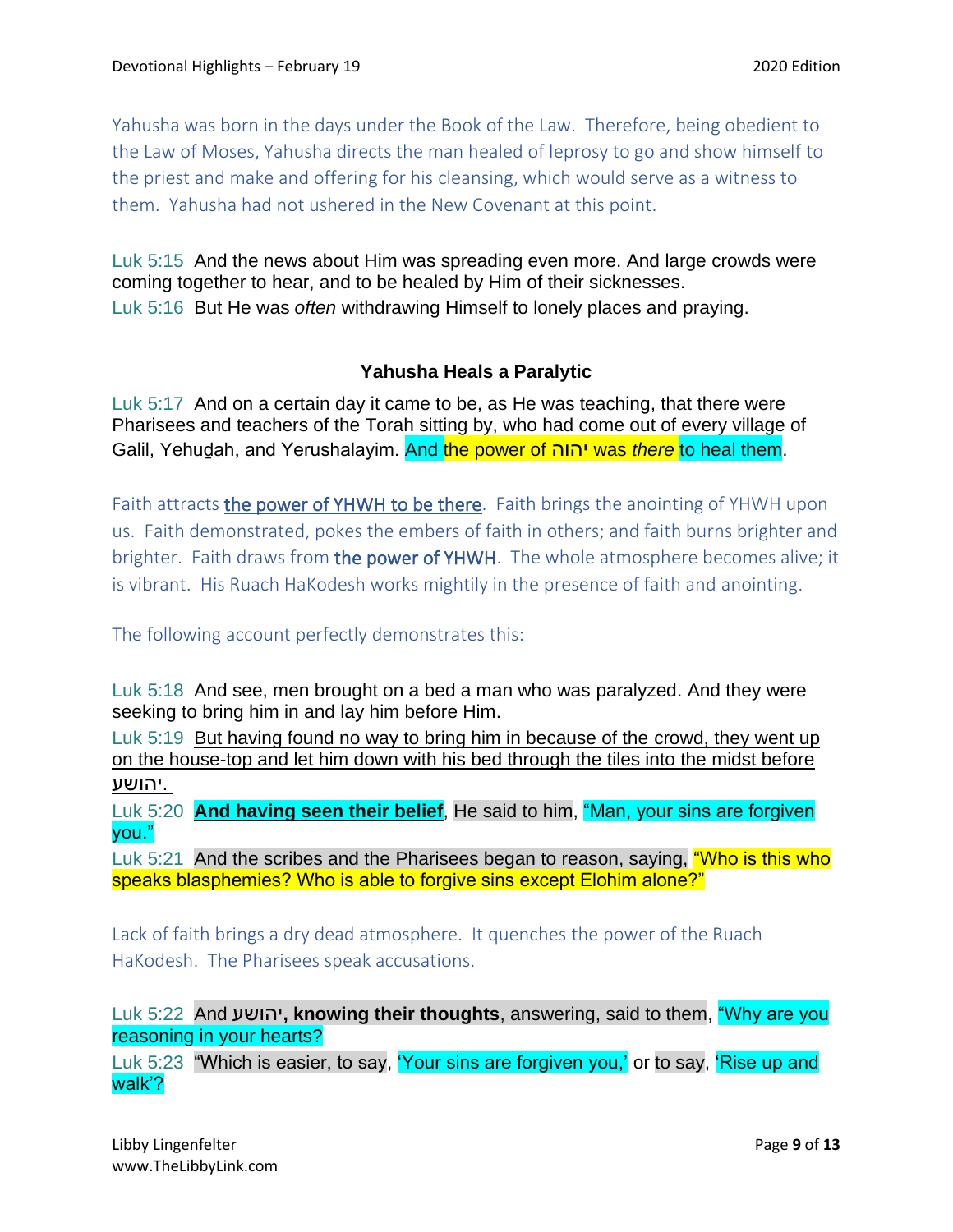### Luk 5:24 **"But in order for you to know that the Son of Aḏam possesses authority on earth to forgive sins..." He said to the man who was paralyzed,** "I say to you, rise, take up your bed, and go to your house."

Luk 5:25 And at once.

- $\downarrow$  having risen up before them,
- $\downarrow$  he took up what he had been lying on,
- $\downarrow$  and went away to his house, praising Elohim.

Luk 5:26 And astonishment seized them all, and they praised Elohim and were filled with fear, saying, "We have seen extra-ordinary *feats* today!"

# **Yahusha Calls Levi**

Yahusha calls Levi. Levi is Hebrew for the name Matthew in Greek.

Luk 5:27 And after this He went out and saw a tax collector named Lěwi, sitting at the tax office, and said to him, "Follow Me."

Luk 5:28 And he, having left all, rose up and followed Him.

Luk 5:29 And Lěwi made a great feast for Him in his house. And there were a great number of tax collectors and others who sat down with them.

Luk 5:30 And the Pharisees and their scribes grumbled against His taught ones, saying, "Why do You eat and drink with tax collectors and sinners?"

Luk 5:31 And יהושע answering, said to them, "Those who are well do not need a physician, but those who are sick.

Luk 5:32 "**I have not come to call the righteous, but sinners, to repentance**."

# **A Question About Fasting**

Luk 5:33 And they said to Him, "Why do the taught ones of Yoḥanan fast often and make prayers, and likewise those of the Pharisees, but Yours eat and drink?"

Luk 5:34 And He said to them, **"Are you able to make the friends of the bridegroom fast while the bridegroom is with them?**

Luk 5:35 "But days shall come when the bridegroom is taken away from them, then they shall fast in those days."

Luk 5:36 **And He also spoke a parable to them**,

- $\ddot$  "No one puts a piece from a fresh garment on an old one, otherwise the fresh one makes a tear, and also the piece that was taken out of the fresh one does not match the old.
- $\downarrow$  Luk 5:37 "And no one puts new wine into old wineskins, otherwise the new wine shall burst the wineskins and run out, and the wineskins shall be ruined.

Luk 5:38 "But new wine is put into fresh wineskins, and both are preserved.

Luk 5:39 "And no one, having drunk old wine, immediately desires new *wine*, for he says, 'The old is better.' "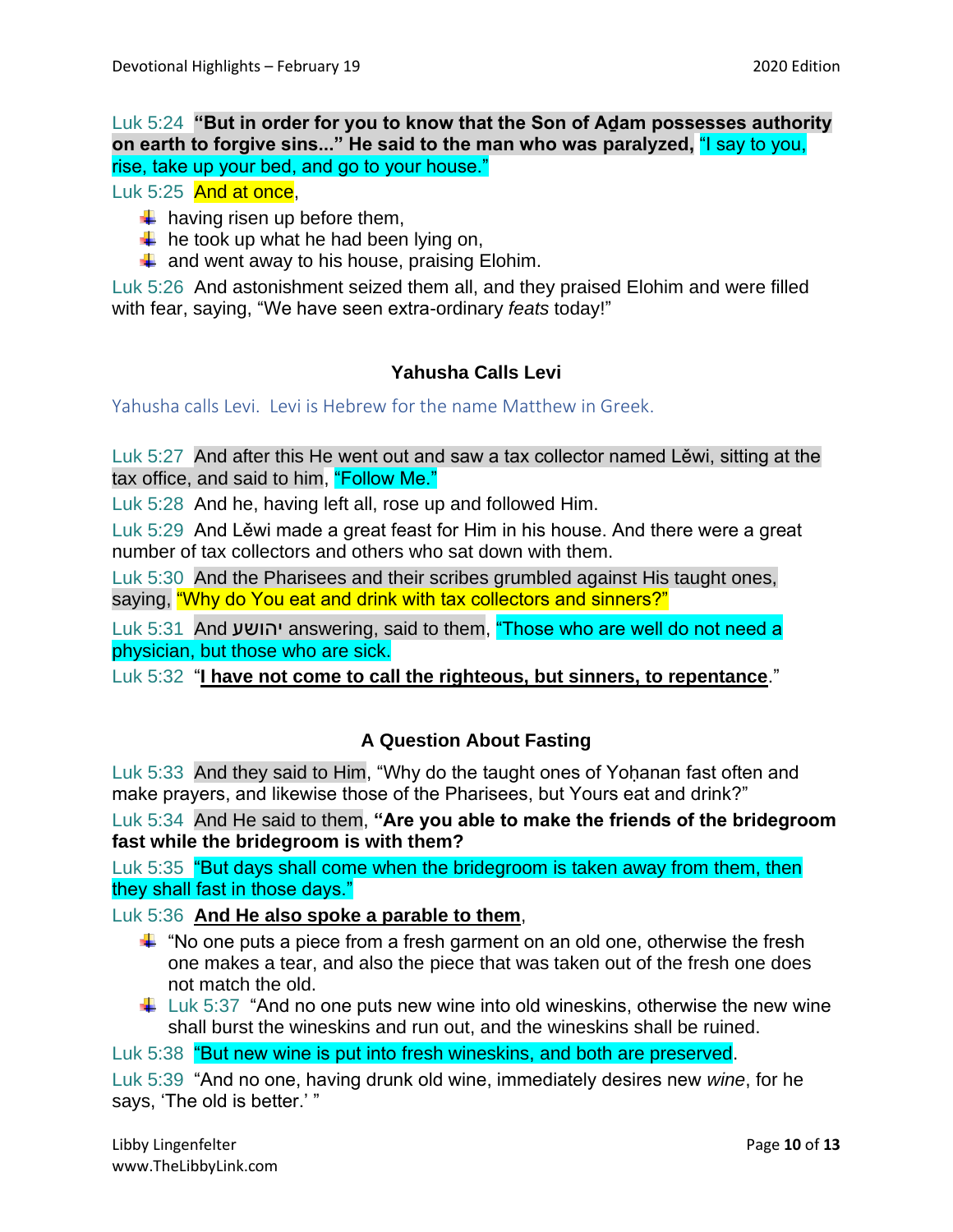When we repent of our sins and receive Him by faith, we become a new creation. We are born anew.

2Co 5:17 Therefore, if anyone is in Messiah, he is a renewed creature – the old *matters* have passed away, see, all *matters* have become renewed!d Footnote: d Rom\_6:2-22, Gal\_2:20, Eph\_4:22-24, Col\_3:10, 1Jn\_3:9-10.

The Ruach HaKodesh dwells in us and we are given new garments.

Mat 22:12 and he said to him, 'Friend, how did you come in here not having a wedding garment?' And he was speechless.

Rev 3:18 "I advise you to buy from Me gold refined in the fire,  $b$  so that you become rich; and white garments, so that you become dressed, so that the shame of your nakedness might not be shown; and anoint your eyes with ointment, so that you see. Footnote: <sup>b</sup> Psa\_19:10, Psa\_119:72 and Psa\_119:127, Pro\_30:5.

Flesh and blood cannot inherit the reign of Elohim. When we are 'born anew' by faith; we are a new creature. Something changes within us and makes us ready to one day receive our bodies of glorification! We are marked 'set-apart' by YHWH. It will then be like the days when Adam and Eve walked in the Garden with YHWH.

1Co 15:50 And this I say, brothers, that flesh and blood is unable to inherit the reign of Elohim, neither does corruption inherit incorruption.

# **1Cor. 6**

#### **Lawsuits Against Believers**

**1Co 6:1** Should any of you, holding a matter against another, go to be judged before the unrighteous, and not before the set-apart ones?

Paul stresses that 'matters of judgment' between brethren should be brought before the set-apart ones; not taken before carnal worldly judges. Worldly court systems do not function according to Covenant Torah.

## 1Co 6:2 **Do you not know that the set-apart ones shall judge the world? And if the world is judged by you, are you unworthy to judge the smallest matters?**

1Co 6:3 **Do you not know that we shall judge messengers? How much more,**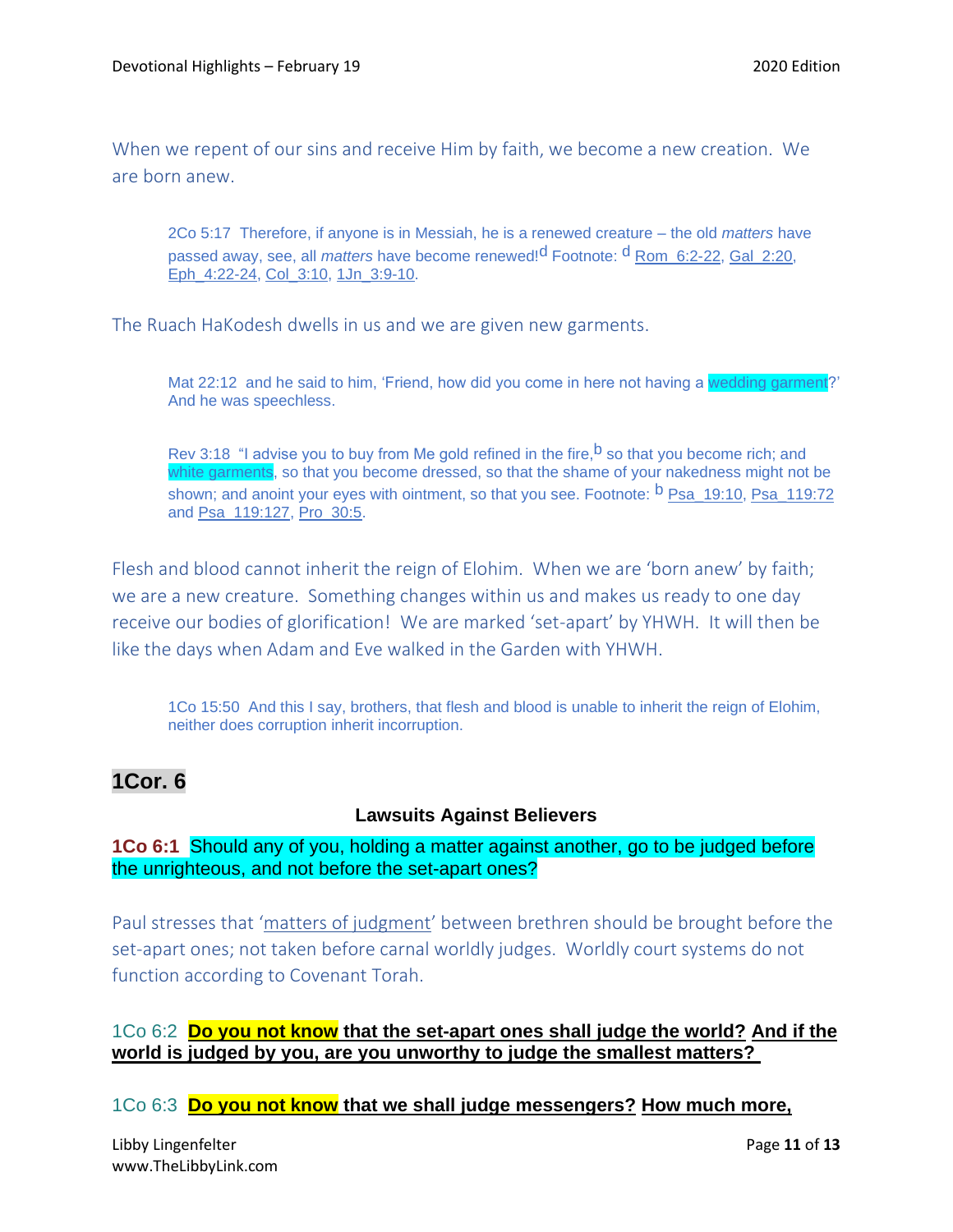### **matters of this life?**

1Co 6:4 If then you truly have judgments of this life, do you appoint them as judges who are least esteemed by the assembly?

1Co 6:5 I say this to your shame. **Is it so, that there is not a wise one among you, not even one, who shall be able to judge between his brothers?**

1Co 6:6 But brother against brother goes to be judged and that before unbelievers! 1Co 6:7 Already, then, there is a failure with you, that you have lawsuits among you. Why not rather be wronged? Why not rather be cheated?

1Co 6:8 But you yourselves do wrong and cheat, and that to your brothers!

1Co 6:9 **Do you not know that the unrighteous shall not inherit the reign of Elohim?** Do not be deceived. Neither those who whore, nor idolaters, nor adulterers, nor effeminate, nor homosexuals,

1Co 6:10 nor thieves, nor greedy of gain, nor drunkards, nor revilers, nor swindlers shall inherit the reign of Elohim.<sup>a</sup> Footnote: <sup>a</sup>See Gal\_5:19-21, Eph\_5:3-5.

1Co 6:11 And such were some of you. But you were washed, but you were set apart, but you **were declared right** in the Name of the Master יהושע and by the Spirit of our Elohim.

Notice the past tense of 'you were declared right.' Not you are going to be declared right. Those that have been washed by the blood of the Lamb are 'justified' – 'just as if' they had never sinned! From that point, we walk in daily sanctification becoming more and more like our beloved.

## **Flee Sexual Immorality**

1Co 6:12 All is permitted me, but not all do profit. All is permitted me, but I shall not be under authority of any.

1Co 6:13 Foods for the stomach and the stomach for foods – but Elohim shall destroy both it and them. And the body is not for whoring but for the Master, and the Master for the body.

1Co 6:14 And Elohim, who raised up the Master, shall also raise us up through His power.

1Co 6:15 Do you not know that your bodies are members of Messiah? Shall I then take the members of Messiah and make them members of a whore? Let it not be!

1Co 6:16 Or **do you not know** that he who is joined to a whore is one body? For He says, "The two shall become one flesh." **Gen\_2:24**.

1Co 6:17 And he who is joined to the Master is one spirit.